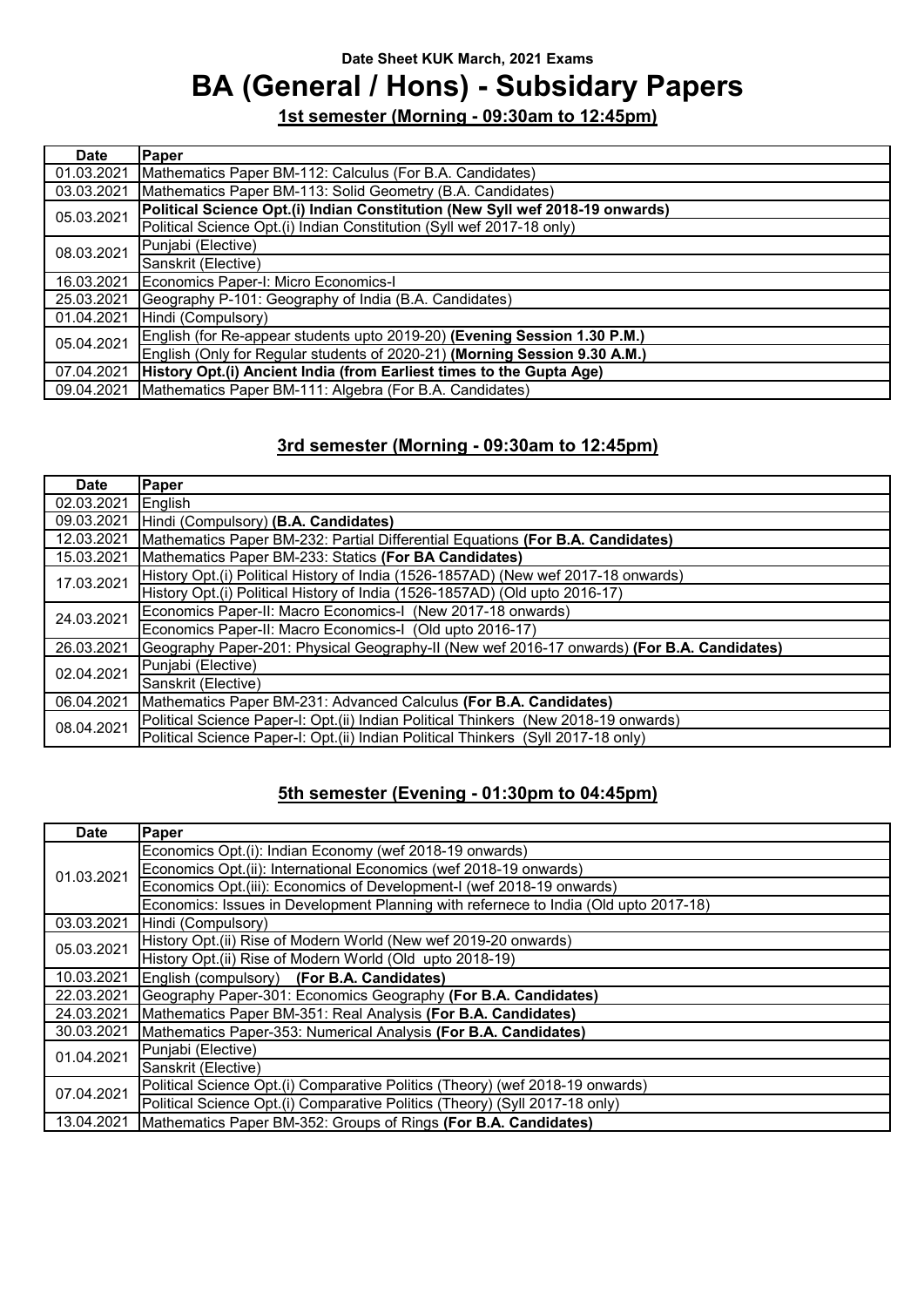## **BA (Hons) - Main Papers**

**1st semester (Evening - 01:30pm to 04:45pm)**

| <b>Date</b> | Paper                                                       |
|-------------|-------------------------------------------------------------|
|             | English Paper-II: Literature in English from 1550-1660      |
|             | 02.03.2021   Economics P-102: Macro Economics-I             |
|             | Political Science Paper-II: Principles of Political Science |
| 09.03.2021  | English Paper-I: Literature in English from 1550-1660       |
|             | Economics P-101: Micro Economics-I                          |
|             | Political Science Paper-1: Indian Constitution              |

### **3rd semester (Evening - 01:30pm to 04:45pm)**

| <b>Date</b> | Paper                                                     |
|-------------|-----------------------------------------------------------|
| 18.03.2021  | English Paper-V: Literature in English (1750-1830)        |
|             | Economics Paper-305: Money & Banking                      |
|             | Political Science Paper-I: Western Political Thinkers-I   |
| 02.04.2021  | English Paper-VI: Literature in English (1750-1830)       |
|             | Economics Paper-306: Issues in Indian Economy             |
|             | Political Science Paper-II: Indian Political Thinkers-I   |
| 12.04.2021  | English Paper-VII: Grammar and Contemporary English Usage |
|             | Economics Paper-307: Development Economics & Planning     |
|             | Political Science Paper-III: India's Foreign Policy       |

| <b>Date</b> | Paper                                                        |
|-------------|--------------------------------------------------------------|
| 12.03.2021  | English Paper-XII: Indian Writing in English-I               |
|             | Economics Paper-512: International Economics-I               |
|             | Political Science Paper-II: International Relations (Theory) |
| 15.03.2021  | English Paper-XIII: Modern World Literature-I                |
|             | Economics Paper-513: Environment Economy and Policy          |
|             | Political Science Paper-III: Public Administration-I         |
| 19.03.2021  | English Paper-XI : Modern British Literature-I               |
|             | Economics Paper-511: History of Economics Thought            |
|             | Political Science Paper-I: Comparative Politics (Theory)     |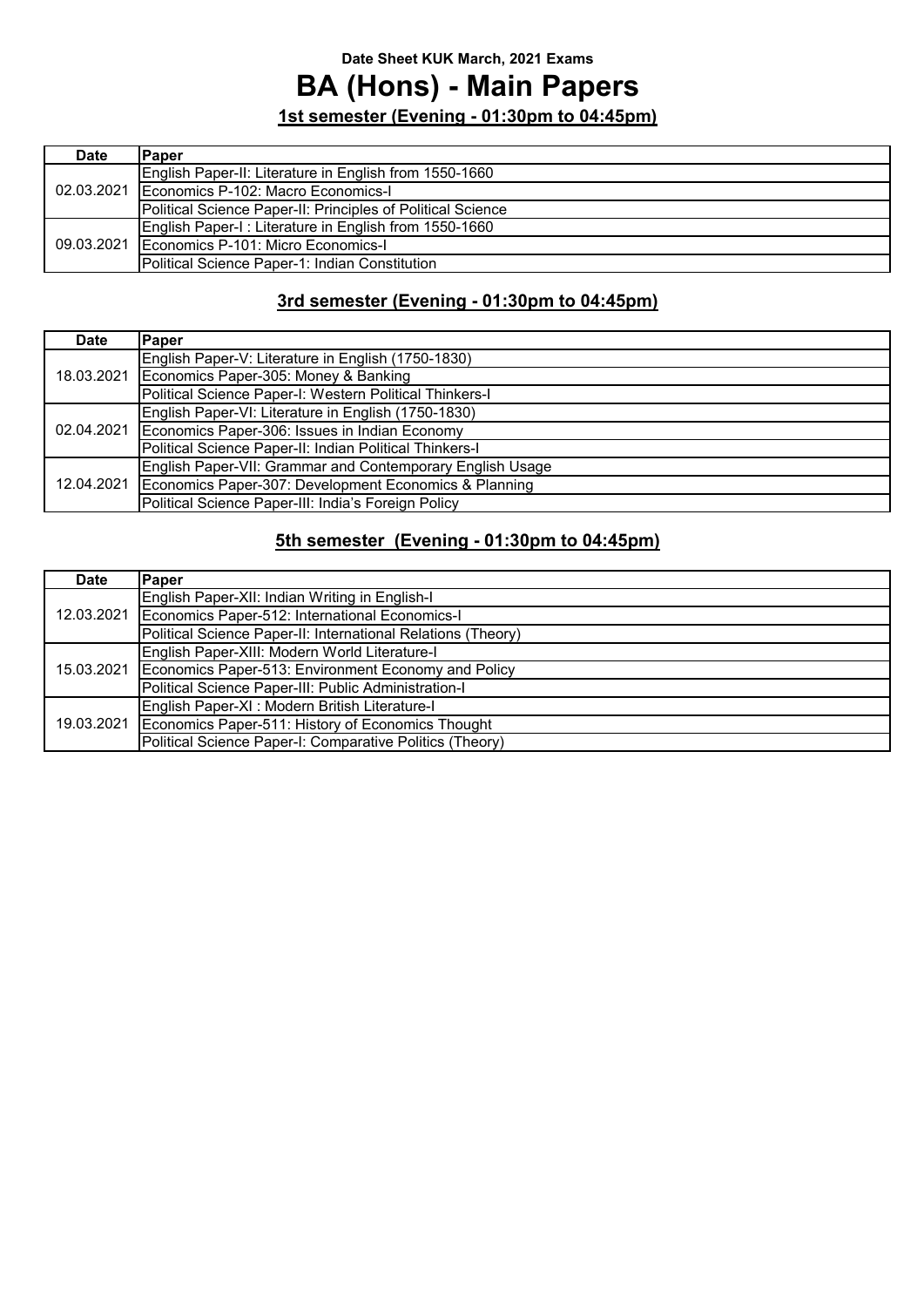# **Bachelor of Science**

**1st semester (Morning - 09:30am to 12:45pm)**

| <b>Date</b> | Paper                                                                                      |  |  |
|-------------|--------------------------------------------------------------------------------------------|--|--|
| 03.03.2021  | <b>English (for B.Sc. Candidates)</b>                                                      |  |  |
| 05.03.2021  | Electronics Equipment Maintenance Paper-I: Principles of Electronics-I                     |  |  |
|             | Electronics Paper-I: Electronics Devices & Circuits-I (wef 2018-19 onwards)                |  |  |
|             | Electronics Paper-I: Electronics Devices & Circuits-I (Old upto 2017-18)                   |  |  |
|             | Bio-Technology Paper-I: Introduction to Bio-technology                                     |  |  |
| 08.03.2021  | Chemistry Paper-I: Inorganic Chemistry (New wef 2014-15 onwards)                           |  |  |
|             | Computer Science Paper-I: Computer & Programming Fundamentals (B.Sc. Candidates)           |  |  |
|             | Genetics Paper-I: Cell Biology-I                                                           |  |  |
|             | Bio-Technology Paper-II: Bio-Chemistry-I                                                   |  |  |
| 10.03.2021  | Chemistry Paper-II: Physical Chemistry (New wef 2014-15 onwards)                           |  |  |
|             | Computer Science Paper-II: P.C. Software (B.Sc. Candidates)                                |  |  |
|             | Genetics Paper-II: Genetics-I                                                              |  |  |
| 15.03.2021  | Chemistry Paper-III: Organic Chemistry (New wef 2014-15 onwards)                           |  |  |
| 18.03.2021  | Mathematics Paper BM-111: Algebra (B.Sc. Candidates)                                       |  |  |
| 22.03.2021  | Botany Paper-I: Diversity of Microbes                                                      |  |  |
|             | Mathematics Paper BM-112: Calculus (B.Sc. Candidates)                                      |  |  |
|             | Electronics Equipment Maintenance Paper-II: Electronics Devices, Components & Assemblies-I |  |  |
| 25.03.2021  | Electronics Paper-II: Digital Electronics-I (Old upto 2017-18)                             |  |  |
|             | Electronics Paper-II: Network Analysis (wef 2018-19 onwards)                               |  |  |
| 01.04.2021  | Botany Paper-II: Cell Biology                                                              |  |  |
|             | Mathematics Paper BM-113: Solid Geometry (B.Sc. Candidates)                                |  |  |
| 09.04.2021  | Physics Paper-I: Classical Mechanics and Theory of Relativity                              |  |  |
|             | Zoology Paper-I: Life and Diversity from Protozoa to Purifies & Cell Biology-I             |  |  |
| 13.04.2021  | Physics Paper-II: Electricity, Magnetism and Electromagnetic Theory                        |  |  |
|             | Zoology Paper-II: Life & Diversity from Coelenterate to Helminthes & Cell Biology-II       |  |  |

### **3rd semester (Morning - 09:30am to 12:45pm)**

| <b>Date</b> | Paper                                                                                    |  |  |
|-------------|------------------------------------------------------------------------------------------|--|--|
| 01.03.2021  | Chemistry Paper-IX: CH-202: Physical Chemistry (Theory)                                  |  |  |
| 02.03.2021  | Electronics Paper-II: Digital Electronics-I (wef 2019-20 onwards)                        |  |  |
|             | Electronics Paper-II: Digital Electronics-I (Old upto 2018-19)                           |  |  |
|             | Chemistry Paper-X: CH-203: Organic Chemistry (Theory)                                    |  |  |
| 04.03.2021  | Genetics Paper-VI: Population Genetics and Biometrics-I                                  |  |  |
|             | Computer Science Paper-II: Software Engineering (For B.SC Candidates)                    |  |  |
|             | Bio-Technology Paper-VII: Molecular Biology                                              |  |  |
| 12.03.2021  | Mathematics Paper BM-231: Advanced Calculus (For B.Sc Candidates)                        |  |  |
|             | Botany Paper-I: Biology and Diversity of Seed Plants-I                                   |  |  |
| 16.03.2021  | Mathematics Paper BM-232: Partial Differential Equations (For B.Sc Candidates)           |  |  |
|             | Botany Paper-II: Plant Anatomy                                                           |  |  |
| 19.03.2021  | Mathematics Paper BM-233: Statics (For B.Sc Candidates)                                  |  |  |
| 24.03.2021  | Physics Paper-V: Computer Programming and Thermodynamics                                 |  |  |
|             | Zoology Paper-I: Life and Diversity of Chordates-I                                       |  |  |
| 30.03.2021  | Physics Paper-VI: Wave and Optics-I                                                      |  |  |
|             | Zoology Paper-II: Mammalian Physiology-I Geology Paper-U GEOL-302: Stratigraphy          |  |  |
|             | Chemistry Paper-VIII:CH-201: Inorganic Chemistry (Theory)                                |  |  |
| 02.04.2021  | Genetics Paper-V: Molecular Genetics-I                                                   |  |  |
|             | Computer Science Paper-I: Data Structures (For B.SC Candidates)                          |  |  |
|             | Bio-Technology Paper-VI: Immunology                                                      |  |  |
| 06.04.2021  | Hindi (Compulsory) for B.Sc. Candidates                                                  |  |  |
|             | Sanskrit (Compulsory) for B.Sc. Candidates                                               |  |  |
| 08.04.2021  | Electronics Paper-I: Opamp & Linear Integrated Circuits-I (Theory) (wef 2019-20 onwards) |  |  |
|             | Electronics Paper-I: Opamp & Linear Integrated Circuits-I (Theory) (Old upto 2018-19)    |  |  |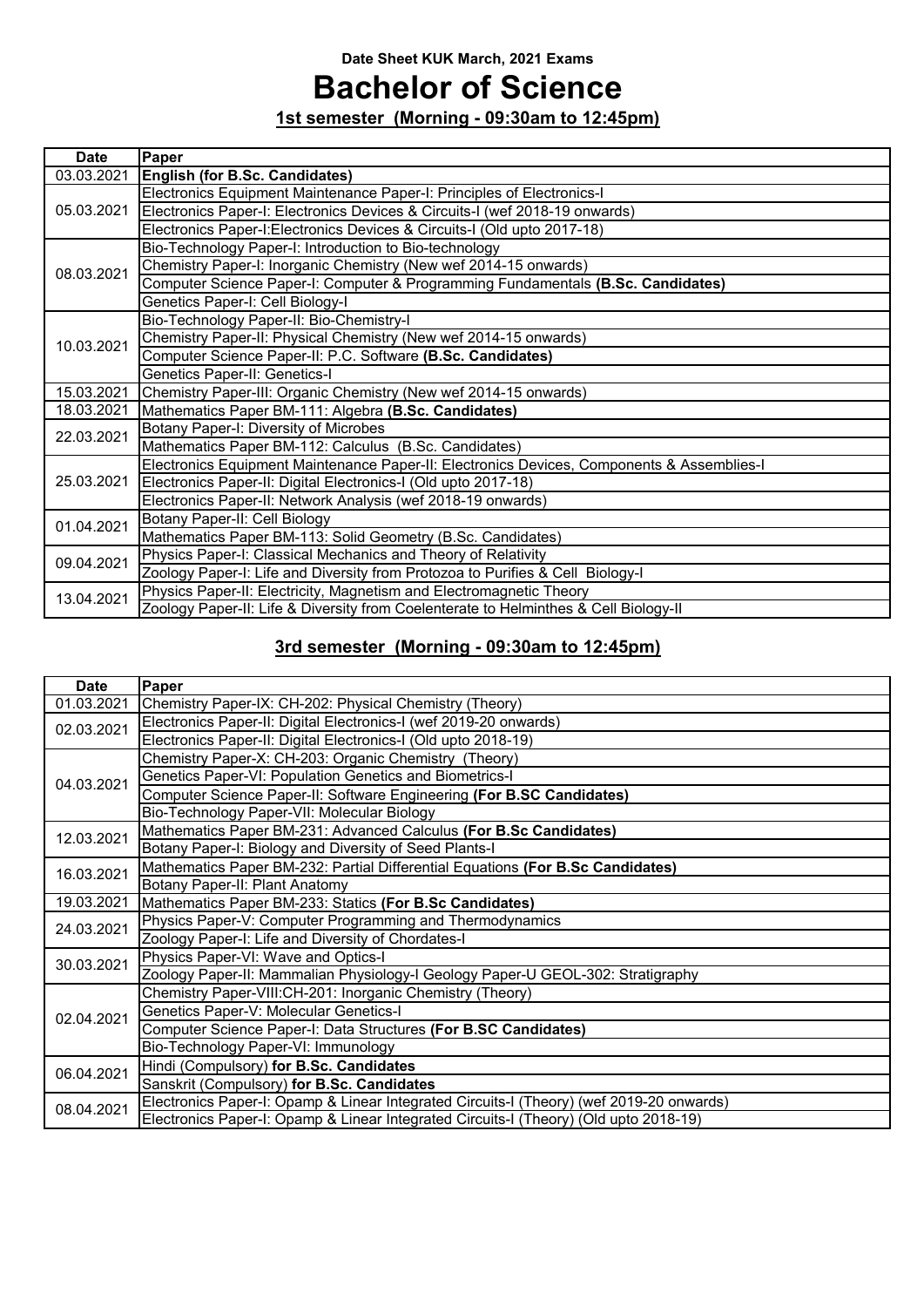# **Bachelor of Science**

| <b>Date</b> | Paper                                                                             |  |  |
|-------------|-----------------------------------------------------------------------------------|--|--|
| 02.03.2021  | Mathematics Paper BM-351: Real Analysis (For B.Sc. Candidates)                    |  |  |
|             | Botany Paper-I: Plant Physiology                                                  |  |  |
| 05.03.2021  | Mathematics Paper BM-352: Group of Rings (For B.Sc Candidates)                    |  |  |
| 09.03.2021  | Mathematics Paper-353: Numerical Analysis (For B.Sc Candidates)                   |  |  |
|             | Botany Paper-II: Ecology                                                          |  |  |
| 15.03.2021  | Physics Paper-IX: Quantum & Laser Physics (New wef 2013-14 onwards)               |  |  |
|             | Zoology Paper-I: Environmental Biology                                            |  |  |
| 17.03.2021  | Physics Paper-X: Nuclear Physics (New wef 2013-14 onwards)                        |  |  |
|             | Zoology Paper-II: Evoluation & Developmental Biology                              |  |  |
| 22.03.2021  | Electronics Paper-I, (Theory) Microprocessor Architecture and Programming-I       |  |  |
|             | Chemistry Paper-XVI: CH-302: Physical Chemistry (Theory)                          |  |  |
| 25.03.2021  | Genetics Paper-X: Genetics & Animal Improvement-I                                 |  |  |
|             | Computer Science Paper-II: Web Designing (For B.Sc Candidates)                    |  |  |
|             | Bio-Technology Paper-XII: Plant Biotechnology                                     |  |  |
|             | Chemistry Paper-XV: CH-301: Inorganic Chemistry (Theory)                          |  |  |
| 01.04.2021  | Genetics Paper-IX: Genetics & Crop Improvement-I                                  |  |  |
|             | Computer Science Paper-I: Fundamentals of Data Base Systems (For B.Sc Candidates) |  |  |
|             | Bio-Technology Paper-XI: Animal Biotechnology                                     |  |  |
| 07.04.2021  | Electronics Paper-II, (Theory) Electronic Communication                           |  |  |
| 08.04.2021  | Chemistry Paper-XVII: CH-303: Oganic Chemistry (Theory)                           |  |  |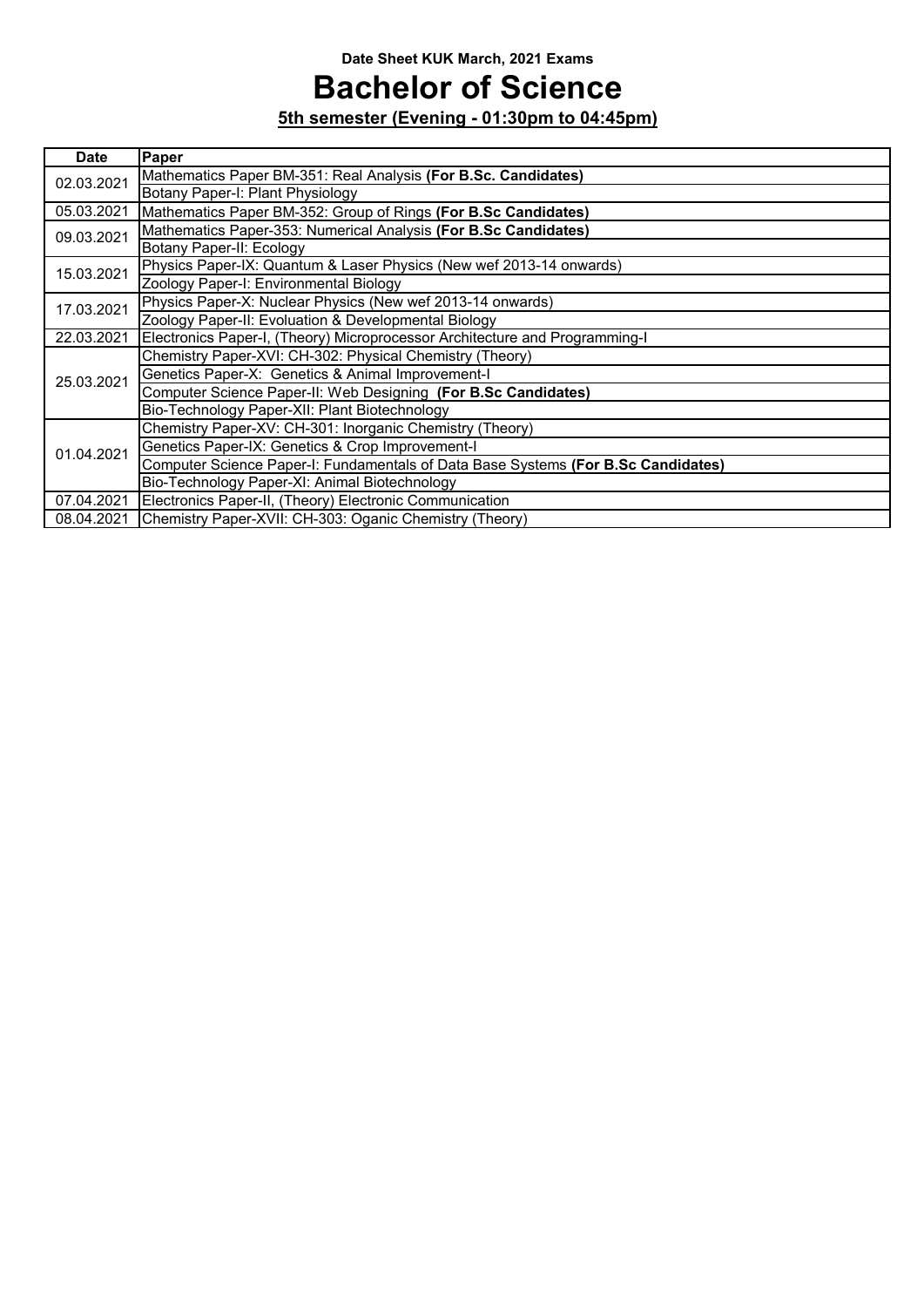## **Bachelor of Commerce (General / Honors / Tax)**

**1st semester (Evening - 01:30pm to 04:45pm)**

| <b>Date</b> | Paper                                                                             |                |
|-------------|-----------------------------------------------------------------------------------|----------------|
| 01.03.2021  | BC-101: Financial Accounting-I (New wef 2017-18 onwards)                          | (Gen/Hons/Tax) |
|             | BC-101: Financial Accounting (Old wef 2013-14 to 2016-17)                         |                |
| 03.03.2021  | TPP-BC-105: Indian Tax System (New wef 2017-18 onwards)                           | (Tax)          |
|             | TPP-BC-105: Indian Tax System (Old wef 2013-14 to 2016-17)                        |                |
| 05.03.2021  | TPP-BC-106: Income Tax Law-I (New wef 2017-18 onwards)                            | (Tax)          |
|             | TPP-BC-106: Central Sales Tax Procedure and Practice (Old wef 2013-14 to 2016-17) |                |
| 08.03.2021  | BC-102: Micro Economics (New wef 2017-18 onwards)                                 | (Gen/Hons/Tax) |
|             | BC-103: Micro Economics (Old wef 2013-14 to 2016-17)                              |                |
| 15.03.2021  | BC-103: Principles of Business Management (New wef 2017-18 onwards)               | (Gen/Hons/Tax) |
|             | BC-104: Principles of Management (Old wef 2013-14 to 2016-17)                     |                |
| 19.03.2021  | BC-104: Computer Application in Business (New wef 2017-18 onwards)                | (Gen/Hons/Tax) |
|             | BC-106: Introduction to Computer Applications (Old wef 2013-14 to 2016-17)        |                |
| 25.03.2021  | BC-105: Business Mathematics-I (New wef 2017-18 onwards)                          | (Gen/Hons)     |
|             | BC-105: Business Mathematics-I (Old wef 2013-14 to 2016-17)                       |                |
| 30.03.2021  | BC-106: Business Communication (New wef 2017-18 onwards)                          | (Gen/Hons)     |
|             | BC-102: Business Communication Skills (Old wef 2013-14 to 2016-17)                |                |

### **3rd semester (Evening - 01:30pm to 04:45pm)**

| <b>Date</b> | <b>Paper</b>                                                                 |                |
|-------------|------------------------------------------------------------------------------|----------------|
| 09.03.2021  | Paper BC-306 (ii): Foreign Trade of India (wef 2018-19 onwards)              | (Hons)         |
|             | Paper BC-304: Principles of Marketing (wef 2014-15 to 2017-18)               |                |
| 12.03.2021  | Paper BC-303: Business Laws-I (wef 2018-19 onwards)                          | (Gen/Hons/Tax) |
|             | Paper BC-305: Business Laws-I (wef 2014-15 to 2017-18)                       |                |
| 18.03.2021  | Paper BC-304: Company Laws-I (wef 2018-19 onwards)                           | (Gen/Hons/Tax) |
|             | Paper BC-303: Human Resource Management (wef 2014-15 to 2017-18)             |                |
| 24.03.2021  | Paper BC-305: Indian Financial System (wef 2018-19 onwards)                  | (Gen/Hons)     |
|             | TPP Paper BC-305: Income Tax Law-III (wef 2018-19 onwards)                   | (Tax)          |
|             | TPP Paper BC-305 : Income Tax Procedure & Practice-1(wef 2014-15 to 2017-18) |                |
| 31.03.2021  | Paper BC-301: Corporate Accounting-I (wef 2018-19 onwards)                   | (Gen/Hons/Tax) |
|             | Paper BC-301: Corporate Accounting-I (wef 2014-15 to 2017-18)                |                |
| 05.04.2021  | Paper BC-302: Business Statistics (wef 2018-19 onwards)                      | (Gen/Hons/Tax) |
|             | Paper BC-302: Business Statistics (wef 2014-15 to 2017-18)                   |                |
| 08.04.2021  | Paper BC-306 (i): Rural Marketing (wef 2018-19 onwards)                      | (Gen/Hons)     |
|             |                                                                              |                |
|             | TPP Paper BC-306 : Goods and Services Tax-II (wef 2017-18 onwards)           | (Tax)          |
|             | TPP Paper BC-306 : Wealth Tax & other Taxes (wef 2014-15 to 2016-17)         |                |

| <b>Date</b> | Paper                                                                             |                |
|-------------|-----------------------------------------------------------------------------------|----------------|
| 04.03.2021  | BC 502 Financial Management (wef 2019-20 onwards)                                 | (Gen/Hons/Tax) |
|             | BC 502 Entrepreneurship Development (wef 2015-16 to 2018-19)                      |                |
| 10.03.2021  | BC 503 Goods and Service Tax (wef 2019-20 onwards)                                | (Gen/Hons)     |
|             | BC 504 Company Law-II (wef 2015-16 to 2018-19)                                    |                |
| 16.03.2021  | BC 504 Income Tax-I (wef 2019-20 onwards)                                         | (Gen/Hons)     |
|             | BC 503 Income Tax-I(wef 2015-16 to 2018-19)                                       |                |
| 22.03.2021  | BC 505 Auditing (wef 2019-20 onwards)                                             | (Gen/Hons/Tax) |
|             | BC 506 (i) Supply Chain Management (wef 2019-20 onwards)                          | (Gen/Hons)     |
| 26.03.2021  | TPP Paper BC-506 : Corporate Taxation-II (wef 2019-20 onwards)                    | (Tax)          |
|             | TPP Paper BC-506 : Custom Procedure & Practice-I (wef 2015-16 to 2018-19)         |                |
| 01.04.2021  | BC 506 (ii) Indian Economy (wef 2019-20 onwards)                                  | (Tax)          |
|             | BC 505 Materials Management (wef 2015-16 to 2018-19)                              |                |
| 06.04.2021  | BC 506 (iii) Fundamentals of Stock Market (wef 2019-20 onwards)                   | (Hons)         |
|             | TPP Paper BC-505 : Custom Procedure & Practice-I (wef 2019-20 onwards)            | (Tax)          |
|             | TPP Paper BC-505 : Central Excise Procedure & Practice-I (wef 2015-16 to 2016-17) |                |
|             | TPP Paper BC-505 : Corporate Taxation-I (wef 2017-18 to 2018-19)                  |                |
| 09.04.2021  | BC 501 Cost Accounting (wef 2019-20 onwards)                                      | (Gen/Hons/Tax) |
|             | BC 501 Cost Accounting (wef 2015-16 to 2018-19)                                   |                |